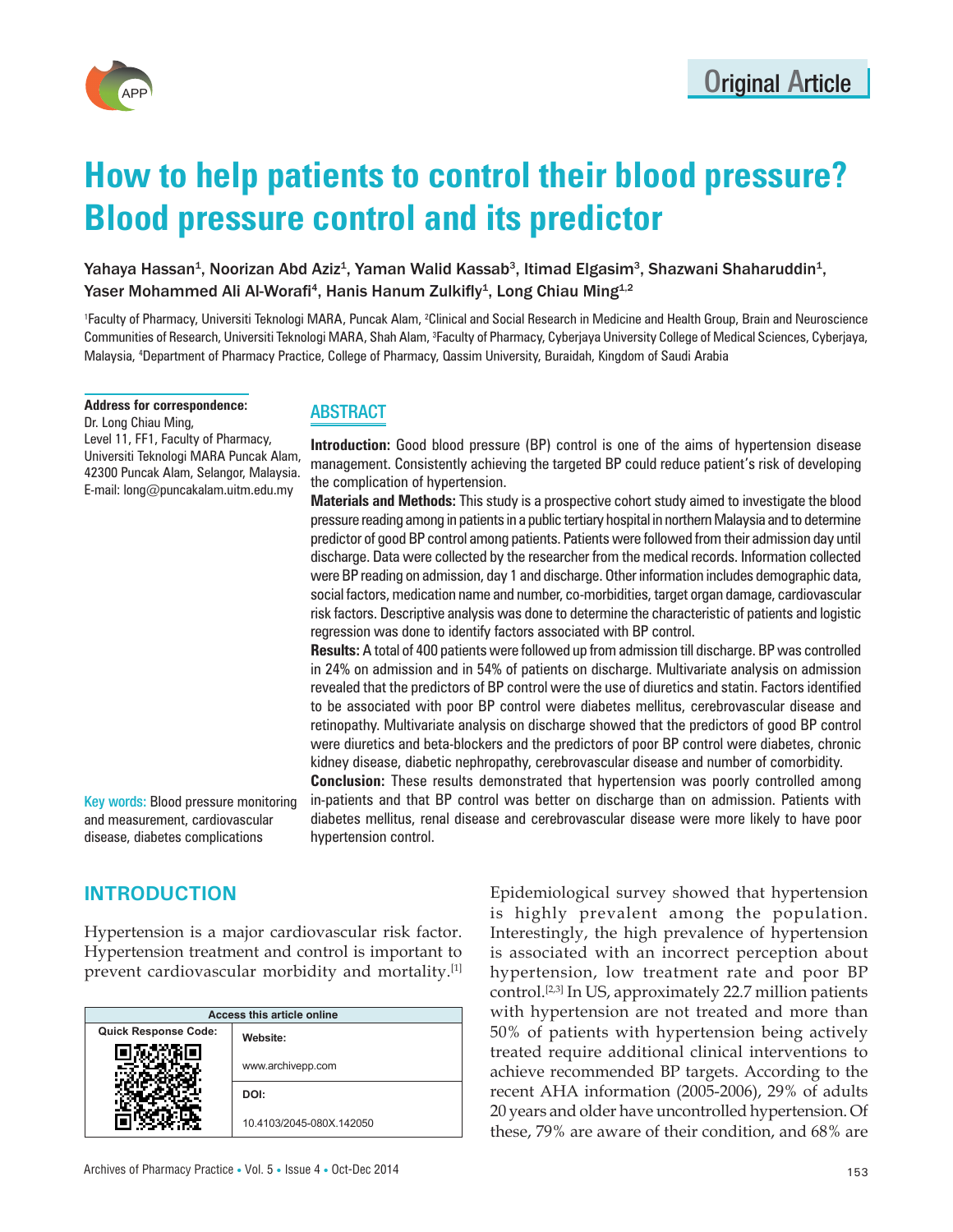receiving treatment. However of those treated, only 64% received therapies that achieve the recommended evidence-based BP goals.<sup>[4,5]</sup>

Many of studies had shown that patients commonly do not seek treatment for their condition, nor do they adhere to their treatment plans because of the asymptomatic nature of hypertension.<sup>[6,7]</sup> In fact, the US health care system has historically been driven by disease management rather than disease prevention; thus, asymptomatic conditions such as hypertension are often inadequately addressed.[8] In Malaysia, the National Health and Morbidity Survey reported that only 33% of hypertensive individuals were aware of their hypertension condition. Out of the 33%, 23% received hypertension treatment and hypertension was control in only 6% of the patients receiving treatment.[9] To further illustrate the seriousness of the problem, other similar studies also showed the low rate of BP control.<sup>[10-12]</sup>

A survey of 1,392 respondents, age 55 years and older in Kuala Lumpur revealed that 24.1% had been previously diagnosed as hypertensive, and 82.1% of them were on treatment. However, only 48.1% of them had controlled hypertension.<sup>[13]</sup> A study of 100 hypertensive out-patients in a tertiary hospital in northern Malaysia addressed the health status of hypertension through an interview-administered questionnaire. The study found that only 62% had a controlled  $BP$ .<sup>[14]</sup> A study of sixty hypertensive inpatients who had been admitted to the medical ward and who had dropped out of treatment before admission (all of them were noncompliant) showed that only one patient had controlled hypertension.<sup>[9]</sup> Another study of 108 hypertensive patients admitted with cardiovascular complications showed that all the patients had uncontrolled hypertension on admission and that 22% were newly diagnosed, and 56% of the previously diagnosed had dropped out of treatment. These data showed that BP is poorly controlled among hypertensive patients in the community and hospitals.

Thus, studies on hypertension control are needed to determine the predictors of poor BP control. From the literature survey, it was found that most of the studies were done on outpatients setting[15-19] whereas few were done on inpatients setting.<sup>[12,20]</sup> To the best knowledge of the authors, in-patient's studies can provide with more information on BP control. It is because patient, often presented with other co-morbidities needs to be stabilized inward for acute BP control.[18,21,22] Furthermore, outpatient-based clinics

often lack an organized system of regular follow-up and review of their hypertensive patients, whereas in-patient and ward setting could monitor closely antihypertensive drug therapy using a more intensive stepped care approach in order to reach target BP levels.[23] Thus, the aim of this study is to evaluate BP control in hospitalized patients and to identify the factors associated with hypertension control.

# **MATERIALS AND METHODS**

## **Research design**

This is a prospective observational study. The data were collected over a period of 9 months (October 2004 to July 2005). All patients admitted to medical wards with high BP were prospectively followed from admission until discharge. The study was carried out in Penang General hospital which is the main government hospital in the state. Data were collected from three medical wards, which were general medicine, endocrinology, and cardiology wards. There are 35 beds in each ward.

#### **Identification of the cases and study population**

Every new admission was recorded by a nurse in a registration book. Information entered includes the name, ethnicity, primary diagnosis and other concurrent diagnosis, the bed number and the medical record number. This book was used to identify newly admitted patients. The diagnosis of hypertension for each patient was verified by reviewing the medical records because the diagnosis of hypertension was not always written down in the registration book. This is especially true for patients whose primary reason for admission was not hypertension. Patients who were admitted consecutively to the three medical wards with diagnosis of hypertension during the study period (9 months) were included. Patients with more than one admission during the study period were analyzed for the first admission only.

#### **Approval of the study and sampling procedure**

The approval of the study was obtained from the clinical research committee of the hospital. The identity of the patients was anonymonized, and strict confidentiality was ensured. A consecutive convenient sampling was adopted. All hypertensive patients admitted to the medical wards during the study period who fulfilled the inclusion criteria were included in the study. Inclusion criteria are patients who were admitted more than One day to medical wards in Penang Hospital with a confirmed diagnosis of hypertension. The patient must be at least 18 years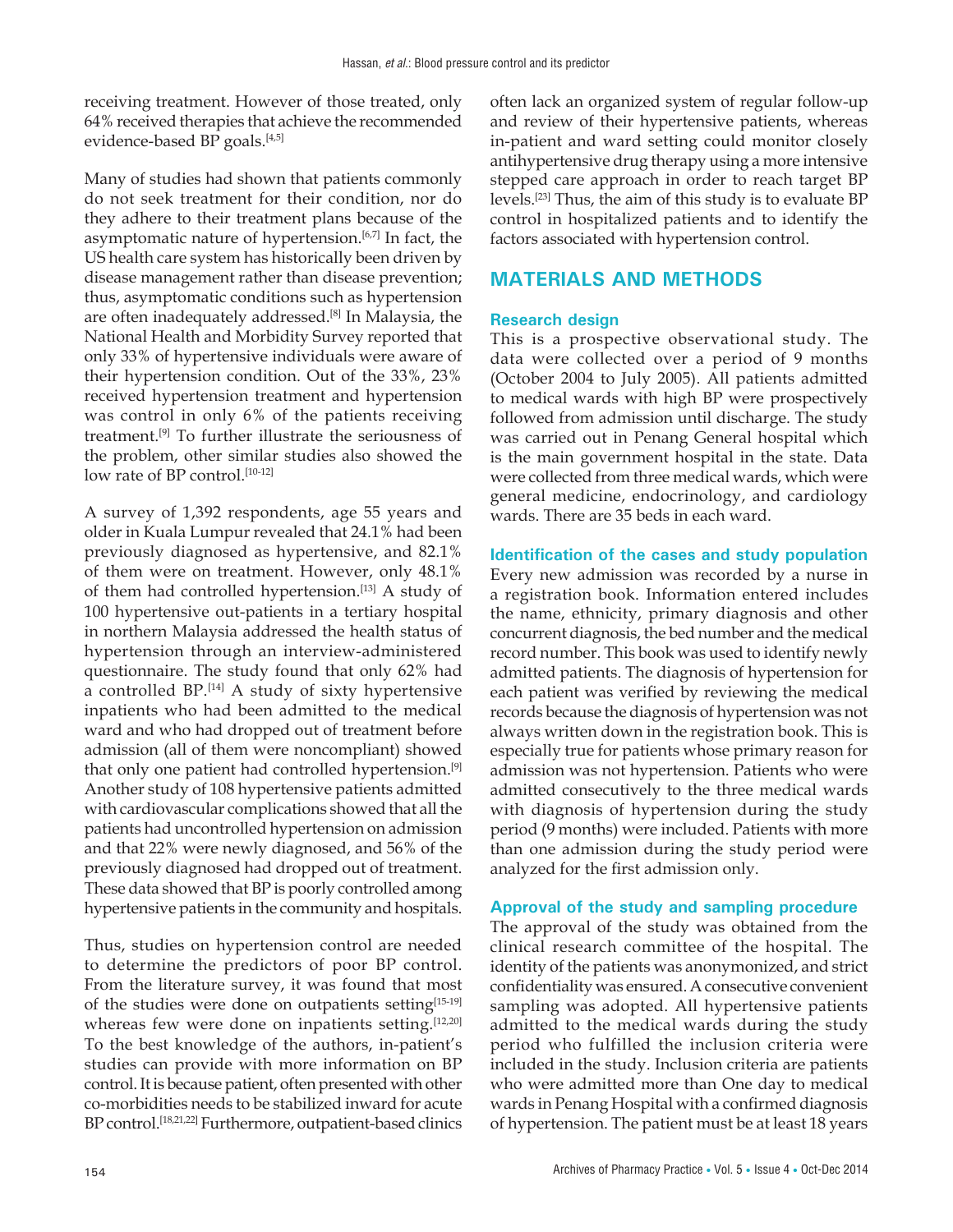old and less than 90 years old. Patients must be willing to participate in the study. Patients diagnosed with secondary hypertension or pregnancy induced hypertension and critically ill-patients (admitted to Intensive Care Unit, Cardiac Care Unit and dialysis unit) were excluded.

## **Data collection**

Data were collected by the researcher utilizing a special data collection form. Informed consent was obtained from each patient. The medical record for every patient admitted to medical wards was reviewed to confirm the diagnosis of hypertension. Eligible patients were given a serial number according to their admission sequence. Sociodemographic and clinical data were obtained from the medical records. The sociodemographic data includes detail about ethnicity, age, gender, marital status, working status, education level, monthly income, smoking habits, and alcohol consumption. On the other hand, clinical data includes BP readings in the casualty department, at time of admission to the ward and daily readings until discharge, the heart rate for each BP reading, risk factors for cardiovascular disease, medications given before admission and at discharge and family history of hypertension.

#### **Definitions of blood pressure status**

In this study, JNC 7 criteria were used to classify BP as controlled or uncontrolled. It is considered controlled if the reading is less than 140/90 mmHg for patients without diabetes mellitus and/or chronic renal disease. For patients with diabetes and/or chronic renal disease, the criteria were 130/80 mmHg. For patients with chronic renal disease with proteinuria of  $> 1 g/day$ , the criteria were set at 125/75 mmHg.[8] JNC 7 recommended a treatment threshold of 140/90 mm Hg regardless of age,<sup>[8]</sup> whereas JNC 8 raises the systolic threshold at age 60.<sup>[24]</sup> In addition, JNC 7 recommended a lower treatment threshold (130/80 mm Hg) for patients with diabetes or chronic kidney disease, but JNC 8 does not. In JNC 7, thiazide-type diuretics were recommended as initial drug therapy (unless compelling reasons dictated another drug class), with calcium-channel blockers (CCBs), angiotensin-converting enzyme inhibitors (ACEI), angiotensin-receptor blocker (ARBs), and β-blockers as alternates. In JNC 8, the initial drug choice is broadened to four classes for nonblack patients and two classes for black patients. Β‑blockers are no longer recommended for initial therapy because they might afford less protection against stroke.[24]

For one, an expert writing group recommends a relaxing of the more aggressive JNC 7 target BPs and treatment-initiation thresholds in elderly patients and in patients under age 60 with diabetes and kidney disease.<sup>[8]</sup> JNC 8 also backs away from the recommendation that thiazide-type diuretics should be initial therapy in most patients, suggesting an ACEI, ARB, CCB, or thiazide-type diuretic are reasonable choices.[24]

#### **Data classification**

Some variables were reentered by classification into other categories. Age was reentered according to age group set at 10 years interval. Medications were first entered according to their class and then reentered by names. The number of medications taken was first entered as the actual number and then reentered into 2 categories comprising 2 or more medications versus less than 2 medications.

## **Data analysis**

The relationship between BP control and the characteristics of the patient were analyzed using logistic regression. Descriptive analysis was used to describe the sociodemographic data and the treatment pattern.

## **Descriptive analysis**

Descriptive analysis was used to describe the characteristic of the patients. It was applied to demographic, social and clinical data. The results were expressed in numbers and percentage while mean and standard deviation was used for numerical variables.

#### **Univariate and multivariate analysis**

Univariate analysis was used to describe the association between the independent variables and BP control. The crude odds and its 950/0 confidence interval (CI) were calculated for each patient.  $P = 0.1$  was considered to be significant. The important clinical and socio demographic variables were introduced together into the multivariate analysis. The backward method was used in the analysis.  $P = 0.05$  was considered as significant, and the adjusted odds, and its 95% CI were calculated for each variable.

# **RESULTS**

## **Characteristic of the study population and blood pressure control**

The patient demographic data are presented in Table 1. Meanwhile, the concurrent clinical conditions of the patients studied are presented in Table 2. On admission only 96 patients (24%) had their BP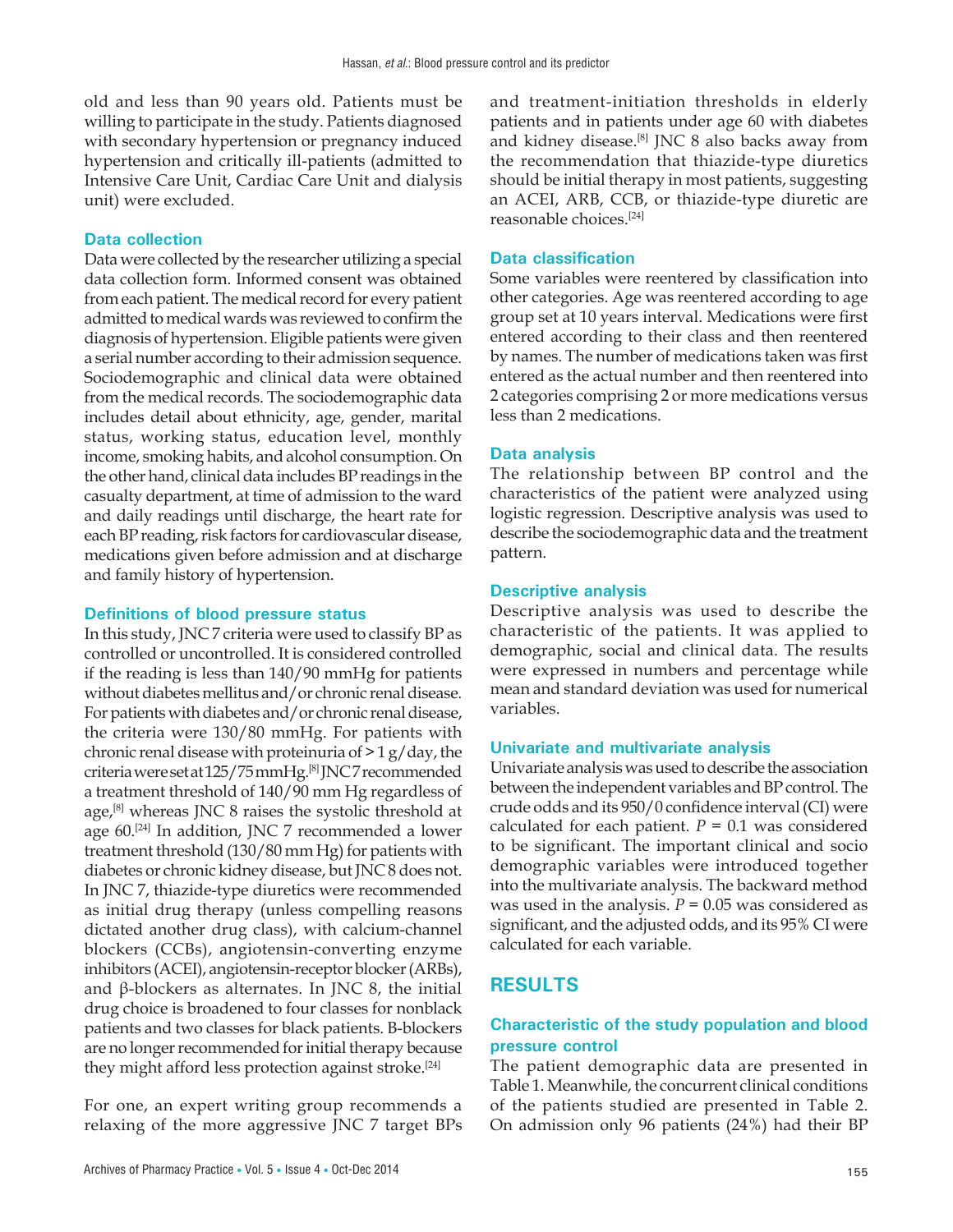controlled while on discharge 216 patients (54%) had their BP well-controlled. There was a significant difference in the means systolic blood pressure, diastolic blood pressure, mean arterial blood pressure and pulse pressure on admission, ward and at discharge. A significant difference was found for all parameters [Table 3]. Logistic regression was done to determine the predictors of BP control on admission and discharge. On admission, multivariate analysis showed that diuretic therapy was associated with good BP control. Patients who had no co-morbid disease,

**Table 1: Sociodemographic characteristics of the study population**

| <b>Characteristics</b>             | n (%)      |
|------------------------------------|------------|
| Gender                             |            |
| Male                               | 194 (48.5) |
| Female                             | 206 (51.5) |
| Age group                          |            |
| 25-34                              | 5 (1.6)    |
| 35-44                              | 28 (7.0)   |
| 45-54                              | 99 (24.8)  |
| 55-64                              | 129 (32.3) |
| 65-74                              | 104 (26)   |
| 75-84                              | 31(7.8)    |
| 85-94                              | 4(1.0)     |
| Ethnicity                          |            |
| Malay                              | 157 (39.6) |
| Chinese                            | 144 (36)   |
| Indian                             | 98 (24.5)  |
| <b>Others</b>                      | 1(0.3)     |
| <b>Marital status</b>              |            |
| Married                            | 329 (82.3) |
| Not married                        | 28 (7.0)   |
| Widow                              | 37 (9.3)   |
| <b>Divorced</b>                    | 6(1.5)     |
| <b>Educational level</b>           |            |
| Primary school                     | 206 (51.5) |
| Secondary school                   | 119 (29.8) |
| College                            | 5(1.3)     |
| University                         | 4(1.0)     |
| No formal education                | 66 (16.5)  |
| Work status                        |            |
| Government work                    | 26 (6.5)   |
| Private work                       | 69 (17.3)  |
| Self-employment                    | 29 (7.3)   |
| Retired                            | 98 (24.5)  |
| Housewife                          | 178 (44.5) |
| Year of diagnosis for hypertension |            |
| Newly diagnosed                    | 22(5.5)    |
| Less than 1-year                   | 19 (4.8)   |
| From 1 to 10 years                 | 240 (60.0) |
| From 11 to 20 years                | 72 (18.0)  |
| From 21 to 30 years                | 19(4.8)    |
| From 31 to 40 years                | 4(1.0)     |
| Unknown                            | 24 (6.0)   |

cerebrovascular disease, female gender, diabetes mellitus and chronic kidney disease were associated with poor BP control [Table 4]. Multivariate analysis on discharge showed that statin therapy was associated with good BP control. Poor BP control was found to be associated with cerebrovascular disease, diabetic nephropathy, Patients who had no co-morbid disease, diabetes mellitus and chronic kidney disease [Table 5].

## **Antihypertensive on admission and discharge**

On admission, the most popular antihypertensive agent used across all co-morbidity was beta-blocker. Most of the diabetic patients were on beta-blockers (53.8%) and ACEI (49.32%). For patients with IHD 62.5% were on beta-blockers, and 59.7% of them were on ACEIs. Among those with HF, the highest

## **Table 2: Concurrent clinical conditions of the patients studied**

| Variable                          | $n$ (%)    |
|-----------------------------------|------------|
| Diabetes mellitus (type I and II) | 221 (55.3) |
| Ischemic heart disease            | 195 (48.8) |
| Dyslipidemia                      | 122 (30.5) |
| No co morbid disease              | 67 (16.8)  |
| Cerebrovascular disease           | 66 (16.3)  |
| Chronic kidney disease            | 61 (15.3)  |
| Smoking                           | 58 (14.5)  |
| Alcohol consumption               | 45 (11.3)  |
| Congestive cardiac failure        | 35(8.8)    |
| Diabetic nephropathy              | 20(5.0)    |
| Left ventricular hypertrophy      | 9(2.3)     |

#### **Table 3: Mean BP on admission, day 1 ward and at discharge**

|                | On admission     | Day 1 ward Discharge |                             | P     |
|----------------|------------------|----------------------|-----------------------------|-------|
| <b>SBP</b>     | $171.9 \pm 39.2$ |                      | 157.5±31.4 137.1±23.4 0.000 |       |
| <b>DBP</b>     | $93.5 \pm 22.2$  | $90.3 \pm 18.6$      | 79.8±13.2                   |       |
| <b>MAP</b>     | $120\pm 26.1$    | $113+21.2$           | $99+15$                     | 0.000 |
| Pulse pressure | 78.4±26.7        | 67 2+22 4            | $57.4 \pm 18.2$             | 0.000 |
|                |                  |                      |                             |       |

SBP=Systolic blood pressure, DBP=Diastolic blood pressure, MAP=Mean arterial blood pressure, BP=Blood pressure

## **Table 4: Multivariate logistic regression on admission**

| Variable                             | Odds  | 95% CI          | R <sup>2</sup> | P     |
|--------------------------------------|-------|-----------------|----------------|-------|
| <b>Diuretics</b>                     | 1.972 | 1.153-3.373     | 0.145          | 0.013 |
| Statin                               | 1.536 | 0.901-2.618     | 0.150          | 0.115 |
| Diabetes mellitus<br>(type I and II) | 0.522 | $0.305 - 0.892$ | 0.145          | 0.017 |
| Female gender                        | 0.470 | 0.282-0.781     | 0.145          | 0.004 |
| Chronic kidney disease               | 0.414 | 0.0192-0.895    | 0.145          | 0.025 |
| Cerebrovascular disease              | 0.264 | $0.1 - 0.697$   | 0.145          | 0.007 |
| No comorbidity                       | 0.184 | 0 071-0 476     | 0.145          | 0.000 |
| Diabetes nephropathy                 | 0.168 | $0.021 - 1.348$ | 0.145          | 0.093 |
|                                      |       |                 |                |       |

CI=Confidence interval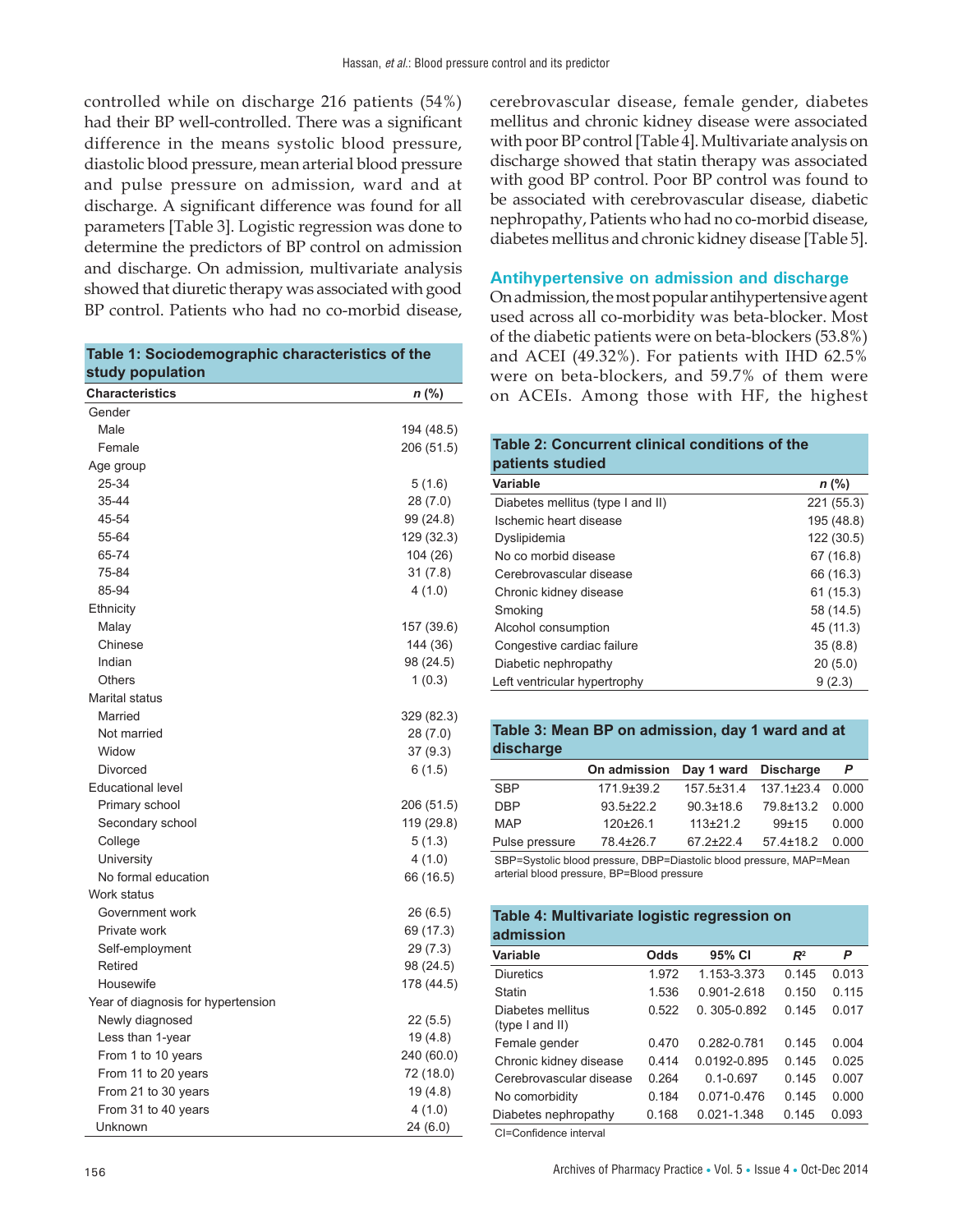| multivariate analyses                |       |                 |       |       |
|--------------------------------------|-------|-----------------|-------|-------|
| <b>Variable</b>                      | Odds  | 95% CI          | $R^2$ | P     |
| Statin                               | 1.780 | 1.137-2.785     | 0.136 | 0.012 |
| Ischemic heart disease               | 1.338 | 0.806-2.220     | 0.144 | 0.260 |
| Beta-blocker                         | 1.180 | 0.729-1.911     | 0.145 | 0.501 |
| Diabetes mellitus<br>(type I and II) | 0.462 | 0.277-0.771     | 0.136 | 0.003 |
| Chronic kidney disease               | 0.400 | 0.219-0.731     | 0.136 | 0.003 |
| Diabetic nephropathy                 | 0.272 | 0.093-0.795     | 0.136 | 0.017 |
| Cerebrovascular disease              | 0.259 | $0.142 - 0.472$ | 0.136 | 0.000 |
| No comorbidity                       | 0.352 | 0.177-0.701     | 0.136 | 0.003 |
|                                      |       |                 |       |       |

**Table 5: Predictors of BP control at discharge by multivariate analyses**

CI=Confidence interval, BP=Blood pressure

prescribed medications were beta-blockers (54.2%) and ACEIs (48.5%). In cerebrovascular disease, beta-blockers and ACEIs were used with the same percentage (30.3%). However in renal disease, the most prescribed medications were beta-blockers (60.6%), diuretics (45.9%) and CCB (44.2%).

At discharge, the most prescribed medication for diabetic patients was ACEIs (71.4%). For IHD beta-blockers remained the most prescribed antihypertensive class (76.4%). Diuretics were the most prescribed in HF (85.7%). The highest use medication for patients with cerebrovascular disease was ACEIs (72.7%). In renal disease, beta-blockers remained the most used medication (68.8%).

## **Number of antihypertensive drug on admission and discharge**

On admission, 26 of the patients were not on treatment and 24% were on monotherapy, 25% were on two drug combinations, 17% were on three drug combinations. On discharge only 1% were not on treatment, 26.3% on monotherapy, 35.8% were on two drug combinations and 28.3% on three drug combinations. The number of patients who were not on treatment decreased significantly to 1% upon discharge  $(P < 0.001)$ . There was no significant difference in a number of patients who were on monotherapy between admission and discharge  $(P = 0.453)$ . The increase was significant on those who were on two  $(P = 0.001)$ and three drug combinations ( $P < 0.001$ ). There was no significant difference in the number of patients who took four and five drug combinations between admission and discharge  $(P > 0.1)$ . The number of medications increased during the hospital stay, the majority of patients discharged with one or more medications (99%). The mean number of medication increased from 1.5 to 2.2. The number of medication increased in 30.2% of those who had controlled

blood pressure (BP) and in 54.6% of those who had uncontrolled BP. The results also show that 26.3%of the patients admitted were not on treatment. The most used two drug combinations were beta-blockers and ACEI followed by beta-blockers and CCBs. The most prescribed three drug combination was diuretic, beta-blockers and ACEIs followed by beta-blockers, CCBs and ACE inhibitors. Furthermore, our results also show that only four patients were discharged without medication. There was no difference in the most used drug combination between admission and discharge. The most used two drug combinations were beta-blockers and ACEIs, followed by beta-blockers and CCBs. The most prescribed three drug combination was diuretic, beta-blockers and ACE inhibitors followed by beta-blockers, CCBs and ACE inhibitors.

# **DISCUSSION**

The results showed a high prevalence of other co-morbidities especially diabetes and ischemic heart disease among hypertensive patients. This is consistent with other studies. In a study carried out in a hospital in the east coast of Peninsular Malaysia, there was a high prevalence of cardiovascular risk factors among inpatient with hypertension. Cerebrovascular disease was found in 33%, ischemic heart disease in 30% and diabetes in 18%.[25] The results of the present study showed low BP control on admission (24%). This was better than the result of a study in Italy that showed that only 13% of inpatients had their BP control on admission.[26] On discharge, BP control improved to 54% that was still far from optimal. A study in France reported that 67.1% had their BP control on discharge.[27] However, the Italian study showed that only 23.2 had controlled BP on discharge.[26] There was a significant reduction of the mean BP between admission and discharge. The mean reduction in systolic BP was 35 mmHg, and the mean reduction of diastolic BP was 14 mmHg. This was better than the results from the study performed in Italy,<sup>[26]</sup> which showed that the mean reduction in systolic BP was 23 mmHg and the mean reduction in diastolic was 11 mmHg. Female gender was associated with poor BP control in the present study which was different from Italian study that showed that male gender was a predictor of poor BP control.<sup>[26]</sup> In a community-based study in Malaysia; women were more likely to have poor BP control than men except in Indians.[9] The poor BP control among women in the current study may be due to characteristic of women in the study population. Women had older mean age compared to men (61.6 years vs. 57.2 years)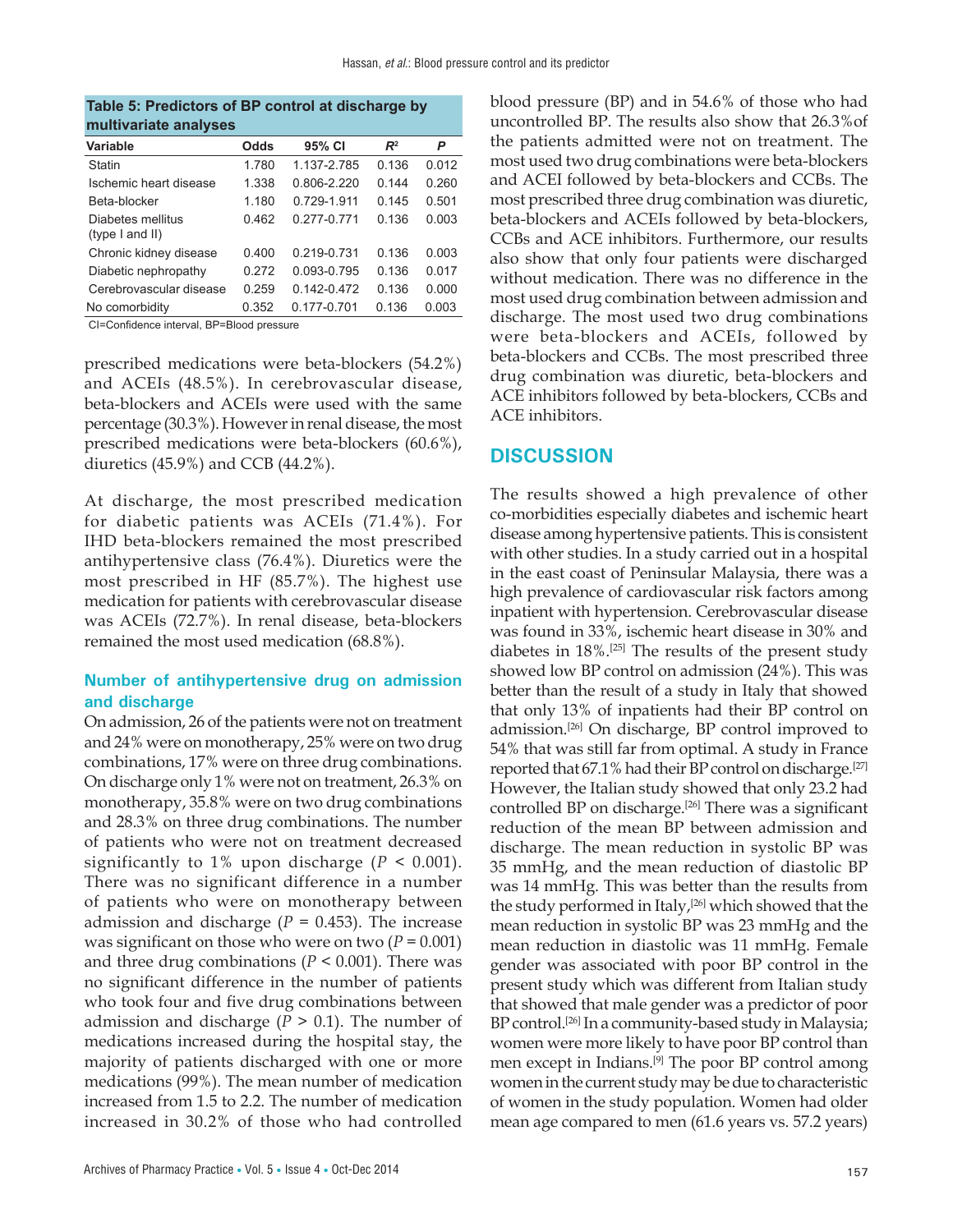and also they are more diabetic than men (60.2% vs. 50%) which were also statistically significant. In this study patients who had no co morbidity were found to have poorer BP control compared to those with co morbidity. This is consistent with the result from a study in primary care practice in United States which found more than one co-morbidity was a predictor of good control of hypertension.[28] Another study in outpatients in primary care setting showed that the number of co-morbidities was positively associated with hypertension control.<sup>[29]</sup> This could be explained by increased number of medication in those with comorbidities. In the current study, on admission, patients with co-morbidities took 1.7 medications while those without comorbidity took 0.76 medications and at discharge the numbers increased to 2.25 and 1.85 respectively, all with a statistically significant difference.

Diabetic patients were found to have poor BP control on admission and on discharge compared with nondiabetic patients. This contrasted with results from Onder *et.al.* who reported no difference in BP control on discharge between diabetic and nondiabetic admitted to Italian hospitals (24.5% vs. 22.8%), however BP control on admission was not reported in diabetic patients.[26] Many studies showed that hypertension is difficult to be controlled in the diabetics. For example, a study performed by Banegas *et al*. indicated that hypertension was controlled in only 10.5% of diabetic patients.[30] In a study of hypertensive patients visiting 12 internal medicine clinics in United States, diabetic patients were found to be less likely to have their BP controlled than nondiabetic patients.<sup>[31]</sup> A study of correlates of BP control in primary care found that being diabetic reduce the odds of controlled hypertension by 64% (95% CI: 0.21-0.79).<sup>[29]</sup> The reason for poor BP control among diabetics patients in the current study could be due to the diabetes itself, old age of diabetic patients (60.3 vs. 58.6), predominance of women (56.1% vs. 43.9% *P* = 0.040) and Malay ethnicity (38.5%  $P = 0.00$ ). Other studies reported diabetes as a reason for poor BP control. No study mention old age, women gender, and Malay as reasons for poor BP control in diabetics.

Stroke and diabetic nephropathy were found to be associated with poor BP control in this study. Majority of patients with stroke had uncontrolled BP on admission and at discharge. Compared with outpatients study in Nigeria, BP control on admission in this study was lower, but was better at discharge.[32] The relation between stroke and uncontrolled hypertension can be explained by either uncontrolled hypertension as a cause of stroke or as difficulty of controlling hypertension in patients with stroke. In a cross-sectional a study on hypertensive with a history of stroke and myocardial infraction in France, it was found that BP control was lower in stroke compared to myocardial infraction (24.56% vs. 34.16%).[33] In the current study BP control in stroke was lower than BP control in myocardial infraction. Also, hospitalized patients with stroke were on monotherapy more than hospitalized patients with myocardial infraction (43.16% vs. 31.44%). Other studies in outpatients also reported poor hypertension control among patients with a history of stroke.[34] In the current study, patients with stroke took less medication (1.02) compared with patients without stroke (1.63) which may explain their poor BP control.

Patients with diabetic nephropathy were found to have poor hypertension control in this study. In a study in an outpatient clinic in Nigeria, uncontrolled BP was found in 64.9% of those with diabetic nephropathy.[32] Both diabetes and renal disease are associated with poor hypertension control.

Blood pressure control was found to be associated with statin therapy on admission and discharge. This is consistent with the result of a study in outpatients compliant male Veteran, in which BP control was associated with long treatment with statin therapy  $(>1$ -year).<sup>[34]</sup> There are some studies showed that statin therapy is associated with the reduction of both systolic and diastolic BP. In a prospective population-based study of 1356 subjects in Brisighella, Italy, statin therapy was significantly associated with the reduction of systolic and diastolic BP and this was observed more in individual with greater reduction in low-density lipoprotein cholesterol.<sup>[35]</sup> In this study, diuretics were associated with BP control on admission and on discharge only beta-blockers were associated with BP control. Beta-blockers and ACEIs were found to be associated with good BP control in an outpatient clinic of Veterans Affairs medical center in United States.[34] The association of diuretic and beta-blocker with good BP control in the current study may be explained by high frequency of ischemic heart disease and diabetes among the study population of this study, which leads to increase usage of diuretics and beta-blockers.

# **CONCLUSION**

This study address hypertension control and it predictors among patients admitted to medical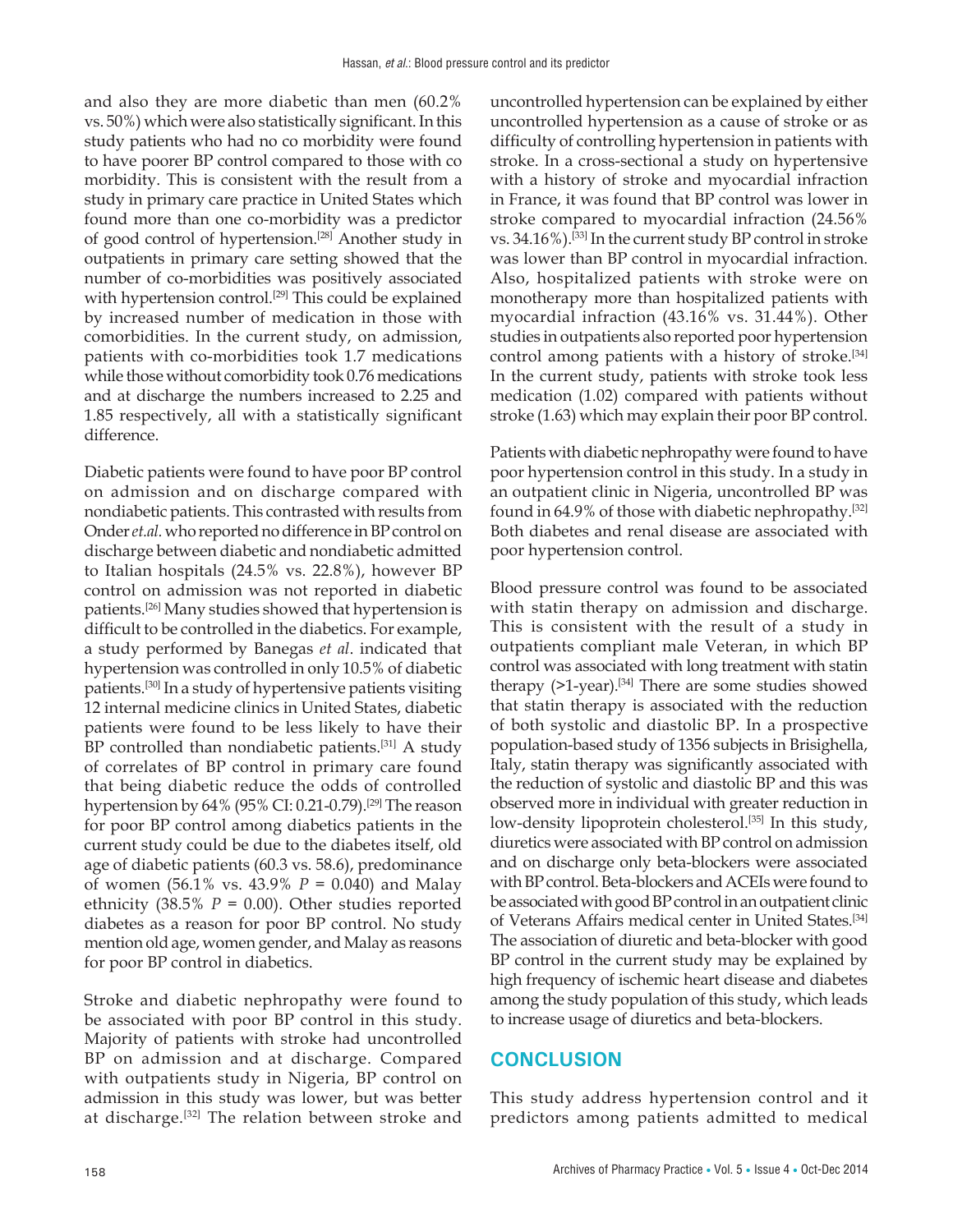wards. About one-fourth of the patients admitted with controlled hypertension and this proportion increased to one-half on discharge. This shows a low rate of hypertension control even in hospitalized patients. Aggressive treatment is needed as the results showed that number of medication was positively associated with BP control and treatment was increased only in 54.6% of those who had uncontrolled hypertension. Women had low rate of BP control compared to men. Also, Malay race was associated with poor BP control. Having diabetes, stroke, renal disease, and retinopathy make patients more likely to have uncontrolled hypertension. In contrast having coronary artery disease was associated with better BP control. Being on beta-blockers, diuretic, statin and angiotensin inhibitors were more likely to achieve BP goals.

## **Limitations of this study**

As an observational study, the current study has some limitations. The first limitation is that the role of lifestyle modification cannot be ascertained. This is because information on lifestyle modification cannot be extracted from the patient's reliability. Another limitation is that no direct interview of patients was done to ascertain patient-related factors contributing to poor control. Such factors include compliance to treatment and follow-up, family support, transportation and accessibility to health facilities. This is because the researcher is a foreigner and cannot communicate with local patients fluently.

This communication barrier may also affect the process of authoring a validated questionnaire for such purposes. Another potential limitation is that patients were included in the study consecutively as they were admitted to the hospital.

## **Recommendations**

- Further prospective studies on hypertension control on inpatients are needed
- There is a need for a long term prospective study to compare BP control and the factors associated with it between inpatients and outpatients
- Hypertension in patients hospitalized with a stroke, renal disease and diabetes need to be studied. Prospective and retrospective studies with large sample sizes are needed to confirm poor BP control in these patients and to determine the reason of poor BP control
- Randomized controlled studies on the effect of antihypertensive on Malay, Chinese and Indian are needed to examine the effect of

genetic variation in response to antihypertensive medications.

# **ACKNOWLEDGMENTS**

This work was supported by Research Acculturation Grant Scheme (RAGS), Malaysia (RAGS/2013/UITM/SKK02/2, SKK02/3 and SKK02/5). The authors would like to express their gratitude to Ministry of Education, Malaysia and Universiti Teknologi MARA, Malaysia for financial support for this research.

# **REFERENCES**

- 1. Abdul Hadi M, Ming LC, Awaisu A. Primary prevention for cardiovascular diseases: Can statins replace aspirin? Med Princ Pract 2011;20:584.
- 2. Bosworth HB, Dudley T, Olsen MK, Voils CI, Powers B, Goldstein MK, *et al.* Racial differences in blood pressure control: Potential explanatory factors. Am J Med 2006;119:70.e9‑15.
- 3. Pickering TG, Hall JE, Appel LJ, Falkner BE, Graves J, Hill MN, *et al.* Recommendations for blood pressure measurement in humans and experimental animals: Part 1: Blood pressure measurement in humans: A statement for professionals from the Subcommittee of Professional and Public Education of the American Heart Association Council on High Blood Pressure Research. Circulation 2005;111:697‑716.
- 4. Plantinga LC, Miller ER 3rd, Stevens LA, Saran R, Messer K, Flowers N, *et al.* Blood pressure control among persons without and with chronic kidney disease: US trends and risk factors 1999‑2006. Hypertension 2009;54:47‑56.
- 5. Gu Q, Burt VL, Dillon CF, Yoon S. Trends in antihypertensive medication use and blood pressure control among United States adults with hypertension: The National Health And Nutrition Examination Survey, 2001 to 2010. Circulation 2012;126:2105‑14.
- 6. Hassan Y, Elgasim I, Aziz NA, Rahman AR, Long CM, Kassab Y. Blood Pressure Control and its Predictor among Multi‑Ethnics Society of a Public Hospital in Northern Malaysia. In: 6<sup>th</sup> Asian Association of Schools of Pharmacy Conference AASP; 2013. p. 178‑9.
- 7. Long CM, Hassali M, Shafie A, Awaisu A, Hadi M, Al‑Haddad M. Perspectives of heart failure patients in Malaysia towards medications and disease state management: Findings from a qualitative study. J Public Health 2011;19:569‑77.
- 8. Chobanian AV, Bakris GL, Black HR, Cushman WC, Green LA, Izzo JL Jr, *et al.* The seventh report of the joint national committee on prevention, detection, evaluation, and treatment of high blood pressure: The JNC 7 report. JAMA 2003;289:2560‑72.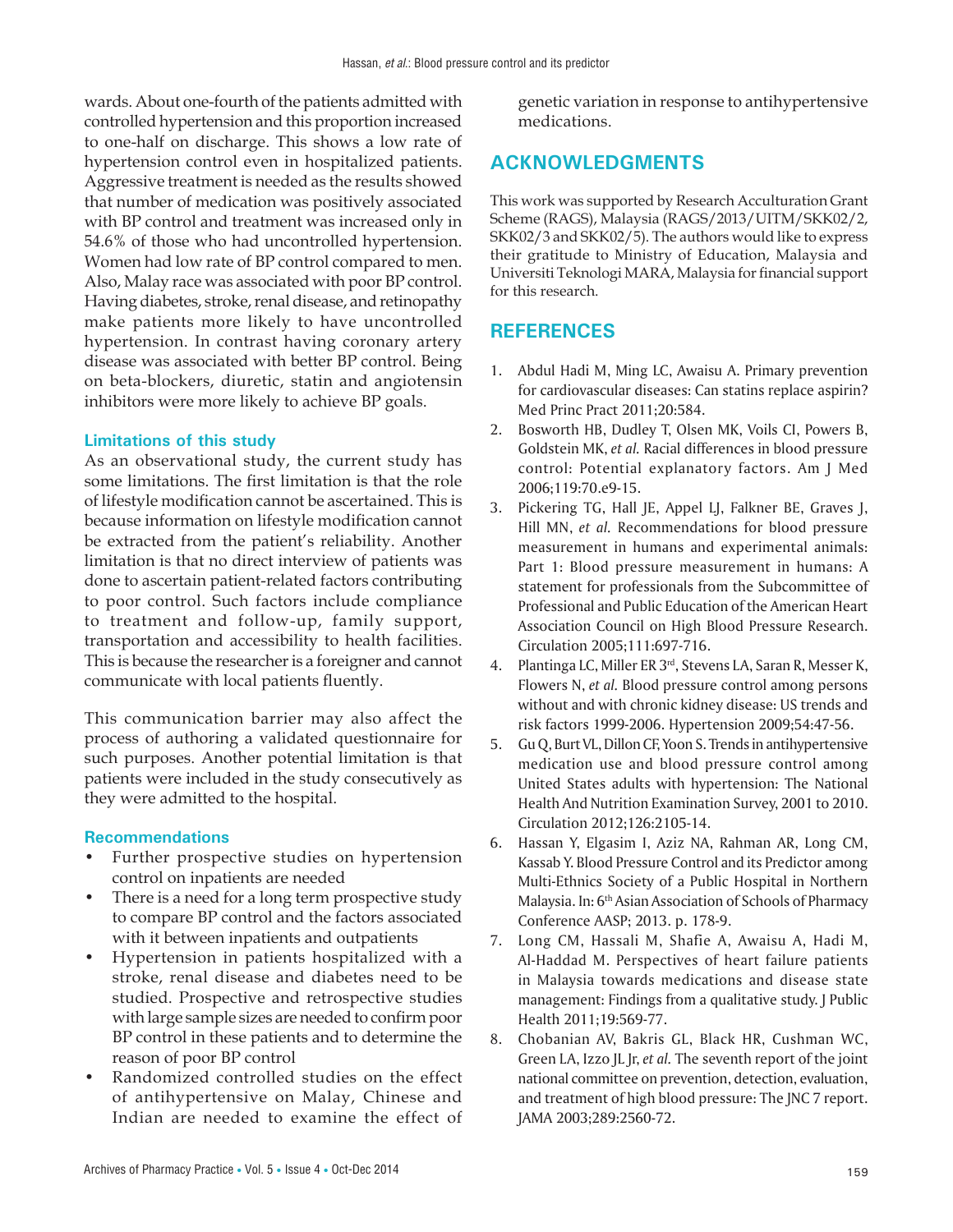- 9. Lim T. Prevalence, awareness, treatment and control of hypertension in the Malaysian adult population: Result from the national health and morbidity survey 2004. Singapore Med J 2004;45:20-7.
- 10. Gu D, Reynolds K, Wu X, Chen J, Duan X, Muntner P, *et al.* Prevalence, awareness, treatment, and control of hypertension in china. Hypertension 2002;40:920-7.
- 11. Ibrahim MM, Rizk H, Appel LJ, el Aroussy W, Helmy S, Sharaf Y, *et al.* Hypertension prevalence, awareness, treatment, and control in Egypt. Results from the Egyptian National Hypertension Project (NHP). NHP Investigative Team. Hypertension 1995;26:886‑90.
- 12. Cheong AT, Tong SF, Sazlina SG, Azah AS, Salmiah MS. Blood pressure control among hypertensive patients with and without diabetes mellitus in six public primary care clinics in Malaysia. Asia Pac J Public Health 2013.
- 13. Chin CY, Pengal S. Cardiovascular disease risk in a semirural community in Malaysia. Asia Pac J Public Health 2009;21:410‑20.
- 14. Jamaluddin R, Kirubagaran MD. The health status of hypertensive patients in Hospital Teluk Intan, Perak, Malaysia. Asia Pac J Clin Nutr 2004;13:S98-102.
- 15. Scotti L, Baio G, Merlino L, Cesana G, Mancia G, Corrao G. Cost‑effectiveness of enhancing adherence to therapy with blood pressure-lowering drugs in the setting of primary cardiovascular prevention. Value Health 2013;16:318‑24.
- 16. Ahmad N, Hassan Y, Tangiisuran B, Meng OL, Abd Aziz N, Ahmad FU, *et al.* Guidelines adherence and hypertension control at a tertiary hospital in Malaysia. J Eval Clin Pract 2013;19:798‑804.
- 17. Ohta Y, Kawano Y, Iwashima Y, Hayashi S, Yoshihara F, Matayoshi T, *et al.* Control of home blood pressure with an amlodipine- or losartan-based regimen and progression of carotid artery intima-media thickness in hypertensive patients: The HOSP substudy. Clin Exp Hypertens 2013;35:279‑84.
- 18. Wang YR, Alexander GC, Stafford RS. Outpatient hypertension treatment, treatment intensification, and control in Western Europe and the United States. Arch Intern Med 2007;167:141‑7.
- 19. Azarisman SM, Aszrin A, Marzuki AO, Fatnoon NN, Hilmi A, Hadzri MH, *et al.* Blood pressure control among diabetic hypertensives under cardiology follow‑up at a regional hospital in rural Malaysia. Southeast Asian J Trop Med Public Health 2010;41:973‑81.
- 20. Tong SF, Khoo EM, Nordin S, Teng CL, Lee VK, Zailinawati AH, *et al.* Process of care and prescribing practices for hypertension in public and private primary care clinics in Malaysia. Asia Pac J Public Health 2012;24:764‑75.
- 21. Walsh JM, McDonald KM, Shojania KG, Sundaram V, Nayak S, Lewis R, *et al.* Quality improvement strategies for hypertension management: A systematic review. Med Care 2006;44:646-57.
- 22. Ho PM, Magid DJ, Shetterly SM, Olson KL, Peterson PN, Masoudi FA, *et al.* Importance of therapy intensification and medication nonadherence for blood pressure control in patients with coronary disease. Arch Intern Med 2008;168:271‑6.
- 23. Glynn LG, Murphy AW, Smith SM, Schroeder K, Fahey T. Interventions used to improve control of blood pressure in patients with hypertension. Cochrane Database Syst Rev 2010:CD005182.
- 24. James PA, Oparil S, Carter BL, Cushman WC, Dennison‑Himmelfarb C, Handler J, *et al*. 2014 evidence‑based guideline for the management of high blood pressure in adults: Report from the panel members appointed to the Eighth Joint National Committee (JNC 8). JAMA 2014;311:507‑20.
- 25. Lim TO, Ngah BA, Suppiah A, Ismail F, Abdul Rahman R. The Mentakab Hypertension Study project. Part I – Complicated hypertensives in hospital: Who are they? Singapore Med | 1991;32:245-8.
- 26. Onder G, Landi F, Cesari M, Gambassi G, Carbonin P, Bernabei R, *et al.* Inappropriate medication use among hospitalized older adults in Italy: Results from the Italian Group of Pharmacoepidemiology in the Elderly. Eur J Clin Pharmacol 2003;59:157‑62.
- 27. Amar J, Chamontin B, Ferriéres J, Danchin N, Grenier O, Cantet C, *et al.* Hypertension control at hospital discharge after acute coronary event: Influence on cardiovascular prognosis – the PREVENIR study. Heart 2002;88:587‑91.
- 28. Ornstein SM, Nietert PJ, Dickerson LM. Hypertension management and control in primary care: A study of 20 practices in 14 states. Pharmacotherapy 2004;24:500‑7.
- 29. Majernick TG, Zacker C, Madden NA, Belletti DA, Arcona S. Correlates of hypertension control in a primary care setting. Am J Hypertens 2004;17:915-20.
- 30. Banegas JR, Segura J, Ruilope LM, Luque M, García‑Robles R, Campo C, *et al.* Blood pressure control and physician management of hypertension in hospital hypertension units in Spain. Hypertension 2004;43:1338‑44.
- 31. Hicks LS, Fairchild DG, Horng MS, Orav EJ, Bates DW, Ayanian JZ. Determinants of JNC VI guideline adherence, intensity of drug therapy, and blood pressure control by race and ethnicity. Hypertension 2004;44:429‑34.
- 32. Ayodele OE, Alebiosu CO, Salako BL, Awoden OG, Abigun AD. Target organ damage and associated clinical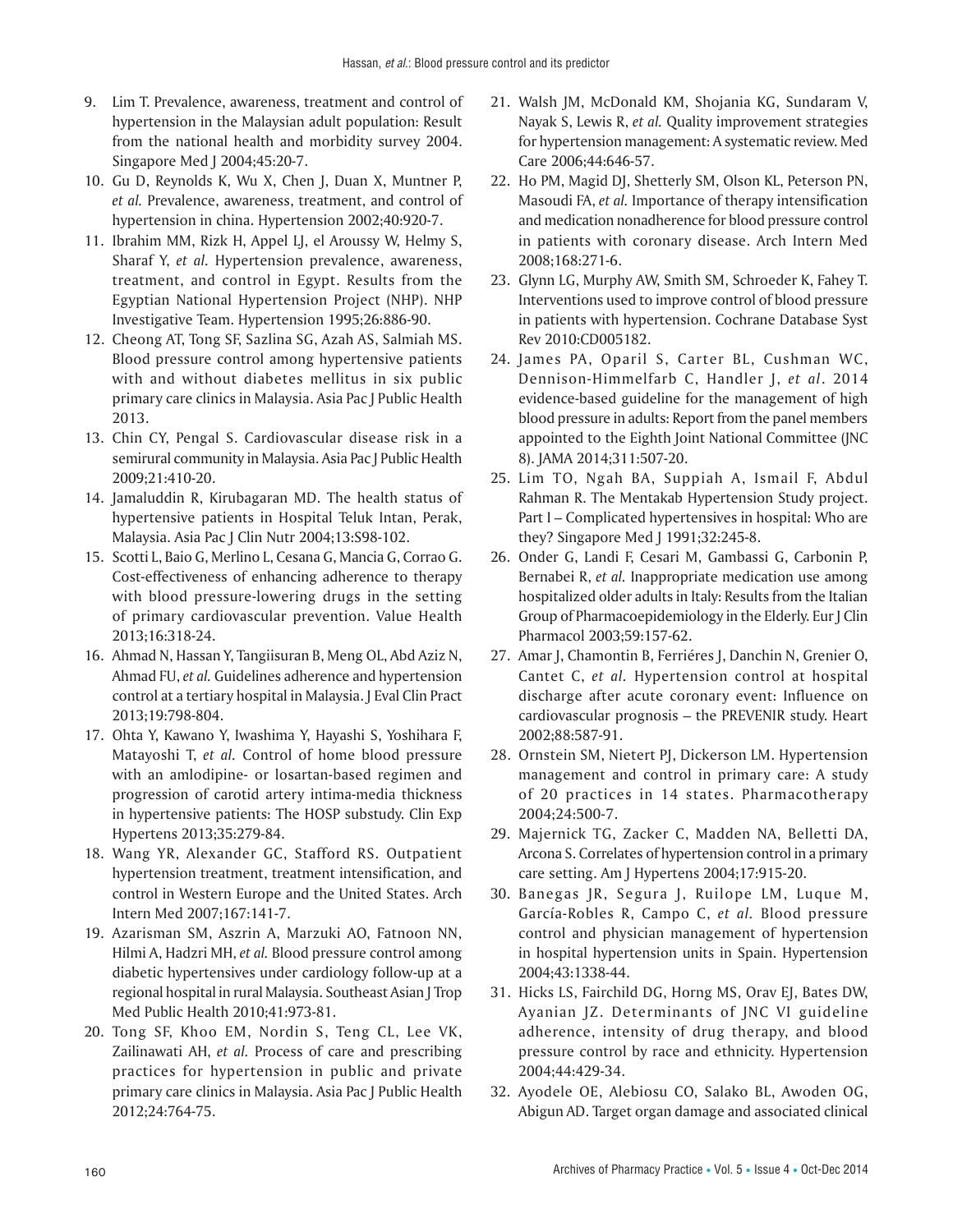conditions among Nigerians with treated hypertension. Cardiovasc J S Afr 2005;16:89‑93.

- 33. Amar J, Cambou JP, Touzé E, Bongard V, Jullien G, Vahanian A, *et al.* Comparison of hypertension management after stroke and myocardial infarction: Results from ECLAT1 ‑ A French nationwide study. Stroke 2004;35:1579‑83.
- 34. Bizien MD, Jue SG, Panning C, Cusack B, Peterson T. Blood pressure control and factors predicting control in a treatment‑compliant male veteran population. Pharmacotherapy 2004;24:179‑87.
- 35. Borghi C, Dormi A, Veronesi M, Sangiorgi Z, Gaddi A, Brisighella Heart Study Working Party. Association between different lipid‑lowering treatment strategies and blood pressure control in the Brisighella Heart Study. Am Heart | 2004;148:285-92.

**How to cite this article:** Hassan Y, Aziz NA, Kassab YW, Elgasim I, Shaharuddin S, Al-Worafi YM, *et al*. How to help patients to control their blood pressure? Blood pressure control and its predictor. Arch Pharma Pract 2014;5:153-61.

**Source of Support:** Nil. **Conflict of Interest:** None declared.

## **Author Help: Reference checking facility**

The manuscript system (www.journalonweb.com) allows the authors to check and verify the accuracy and style of references. The tool checks the references with PubMed as per a predefined style. Authors are encouraged to use this facility, before submitting articles to the journal.

- The style as well as bibliographic elements should be 100% accurate, to help get the references verified from the system. Even a single spelling error or addition of issue number/month of publication will lead to an error when verifying the reference.
- Example of a correct style Sheahan P, O'leary G, Lee G, Fitzgibbon J. Cystic cervical metastases: Incidence and diagnosis using fine needle aspiration biopsy. Otolaryngol Head Neck Surg 2002;127:294-8.
- Only the references from journals indexed in PubMed will be checked.
- Enter each reference in new line, without a serial number.
- Add up to a maximum of 15 references at a time.
- If the reference is correct for its bibliographic elements and punctuations, it will be shown as CORRECT and a link to the correct article in PubMed will be given.
- If any of the bibliographic elements are missing, incorrect or extra (such as issue number), it will be shown as INCORRECT and link to possible articles in PubMed will be given.